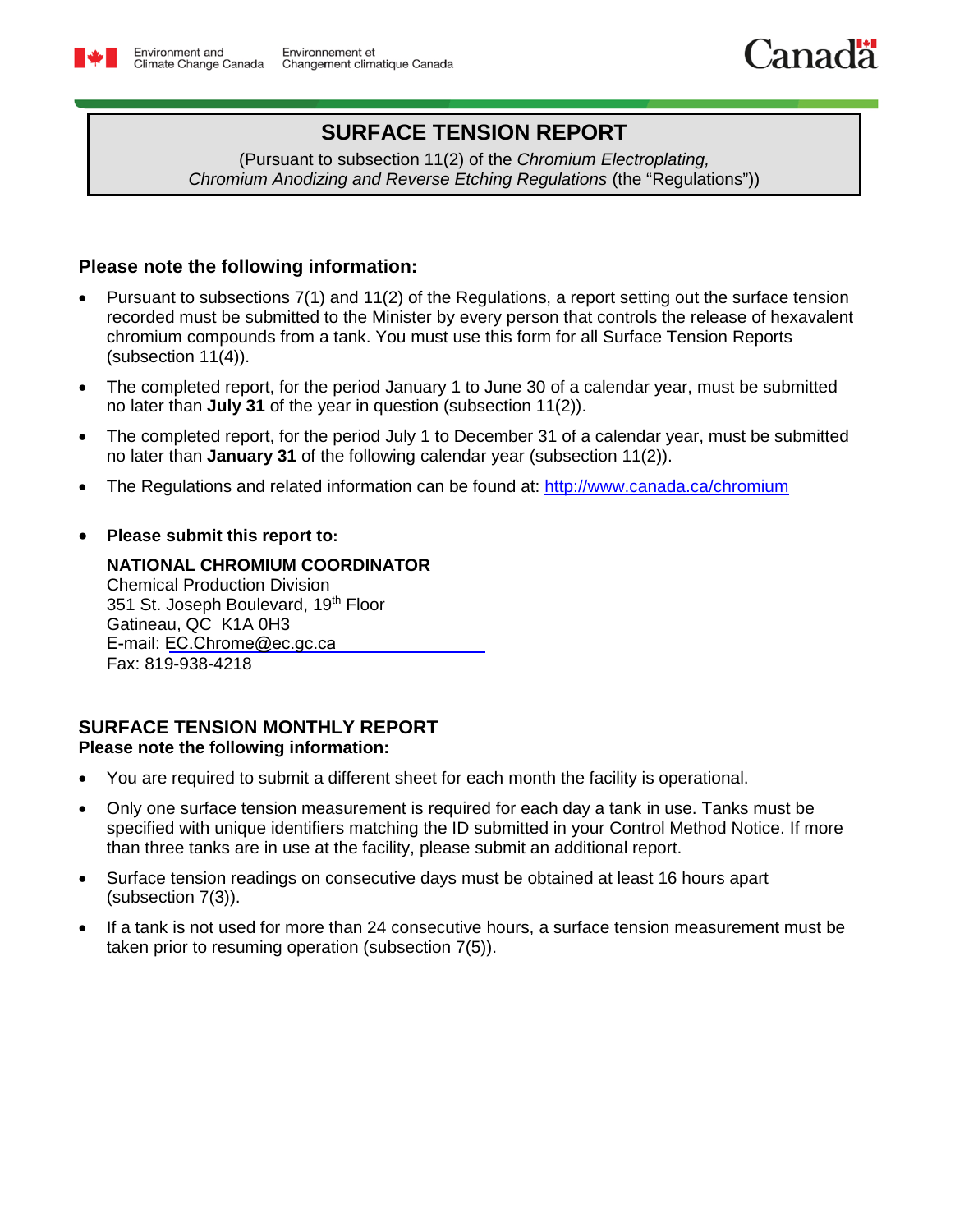| <b>SURFACE TENSION REPORT</b>                                                                                                            |  |  |  |  |  |  |  |  |
|------------------------------------------------------------------------------------------------------------------------------------------|--|--|--|--|--|--|--|--|
| (Pursuant to subsection 11(2) of the Chromium Electroplating,<br>Chromium Anodizing and Reverse Etching Regulations (the "Regulations")) |  |  |  |  |  |  |  |  |
| ALL SECTIONS OF THIS FORM MUST BE COMPLETED                                                                                              |  |  |  |  |  |  |  |  |
| <b>SPECIFY REPORTING PERIOD:</b>                                                                                                         |  |  |  |  |  |  |  |  |
| $\Box$ JULY 1 TO DECEMBER 31, 20<br>JANUARY 1 TO JUNE 30, 20                                                                             |  |  |  |  |  |  |  |  |
| <b>Name of Facility:</b>                                                                                                                 |  |  |  |  |  |  |  |  |
|                                                                                                                                          |  |  |  |  |  |  |  |  |
| <b>Name of Owner/Operator:</b>                                                                                                           |  |  |  |  |  |  |  |  |
|                                                                                                                                          |  |  |  |  |  |  |  |  |
| Telephone (including area code):<br>Fax (including area code):                                                                           |  |  |  |  |  |  |  |  |
|                                                                                                                                          |  |  |  |  |  |  |  |  |
| E-mail address:                                                                                                                          |  |  |  |  |  |  |  |  |
| <b>Civic Address of Facility:</b>                                                                                                        |  |  |  |  |  |  |  |  |
| Number and Street:                                                                                                                       |  |  |  |  |  |  |  |  |
| Postal Code:<br>Province/Territory:<br><u>City:</u>                                                                                      |  |  |  |  |  |  |  |  |
|                                                                                                                                          |  |  |  |  |  |  |  |  |
| <b>Postal Address of Facility: Same as Civic Address OI</b>                                                                              |  |  |  |  |  |  |  |  |
| PO Box:                                                                                                                                  |  |  |  |  |  |  |  |  |
| Province/Territory:<br>Postal Code:<br>City:                                                                                             |  |  |  |  |  |  |  |  |
|                                                                                                                                          |  |  |  |  |  |  |  |  |
| Name of Parent Company: Not Applicable $\square$                                                                                         |  |  |  |  |  |  |  |  |
|                                                                                                                                          |  |  |  |  |  |  |  |  |
| <b>Civic Address of Parent Company:</b>                                                                                                  |  |  |  |  |  |  |  |  |
| Number and Street:                                                                                                                       |  |  |  |  |  |  |  |  |
| Province/Territory:<br>Postal Code:<br>City:                                                                                             |  |  |  |  |  |  |  |  |
|                                                                                                                                          |  |  |  |  |  |  |  |  |
| Fax (including area code):<br>Telephone (including area code):                                                                           |  |  |  |  |  |  |  |  |
|                                                                                                                                          |  |  |  |  |  |  |  |  |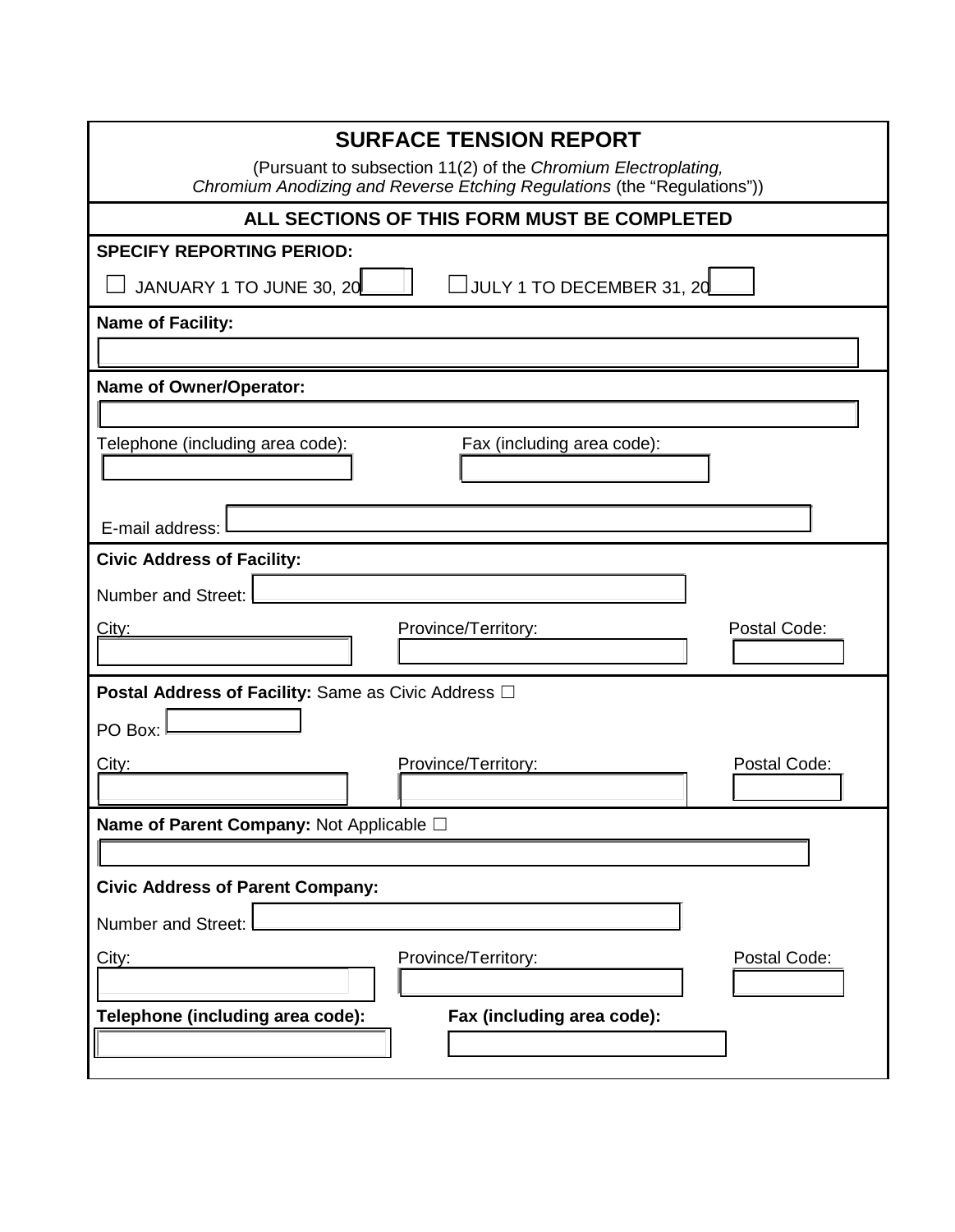#### **Changes from last reporting period:**

### Select all that apply: □ N/A

☐ Change in facility name and/or address

 $\Box$  Change in the measurement tool ☐ Change in tank ID

□ Change in control method  $\Box$  Addition/removal of tank(s)

If any changes have been made, please complete a Control Method Notice or a Name and Address Change Form.

# **Request for confidentiality**

Pursuant to section 313 of the Canadian Environmental Protection Act, 1999, I request that the following parts of the information that I am submitting be treated as confidential. (Specify the parts [e.g. sections, tables] of the information that you request be treated as confidential and include the reason for your request).

I do not request that the information I am submitting be treated as confidential, and I consent to its being released without restriction.

| Signature of Person Authorized to Sign on Behalf of the Facility (Subsection 13(1))                        |                                  |  |  |  |  |  |  |
|------------------------------------------------------------------------------------------------------------|----------------------------------|--|--|--|--|--|--|
| _, represent and warrant that I am duly<br>(print name of person authorized to sign on behalf of facility) |                                  |  |  |  |  |  |  |
| authorized to bind<br>(insert name of facility)                                                            | and declare that the information |  |  |  |  |  |  |
| provided in this Surface Tension Report is accurate and complete.                                          |                                  |  |  |  |  |  |  |
| Signature:                                                                                                 | Title:                           |  |  |  |  |  |  |
| E-mail:                                                                                                    | Date (Y-M-D):                    |  |  |  |  |  |  |